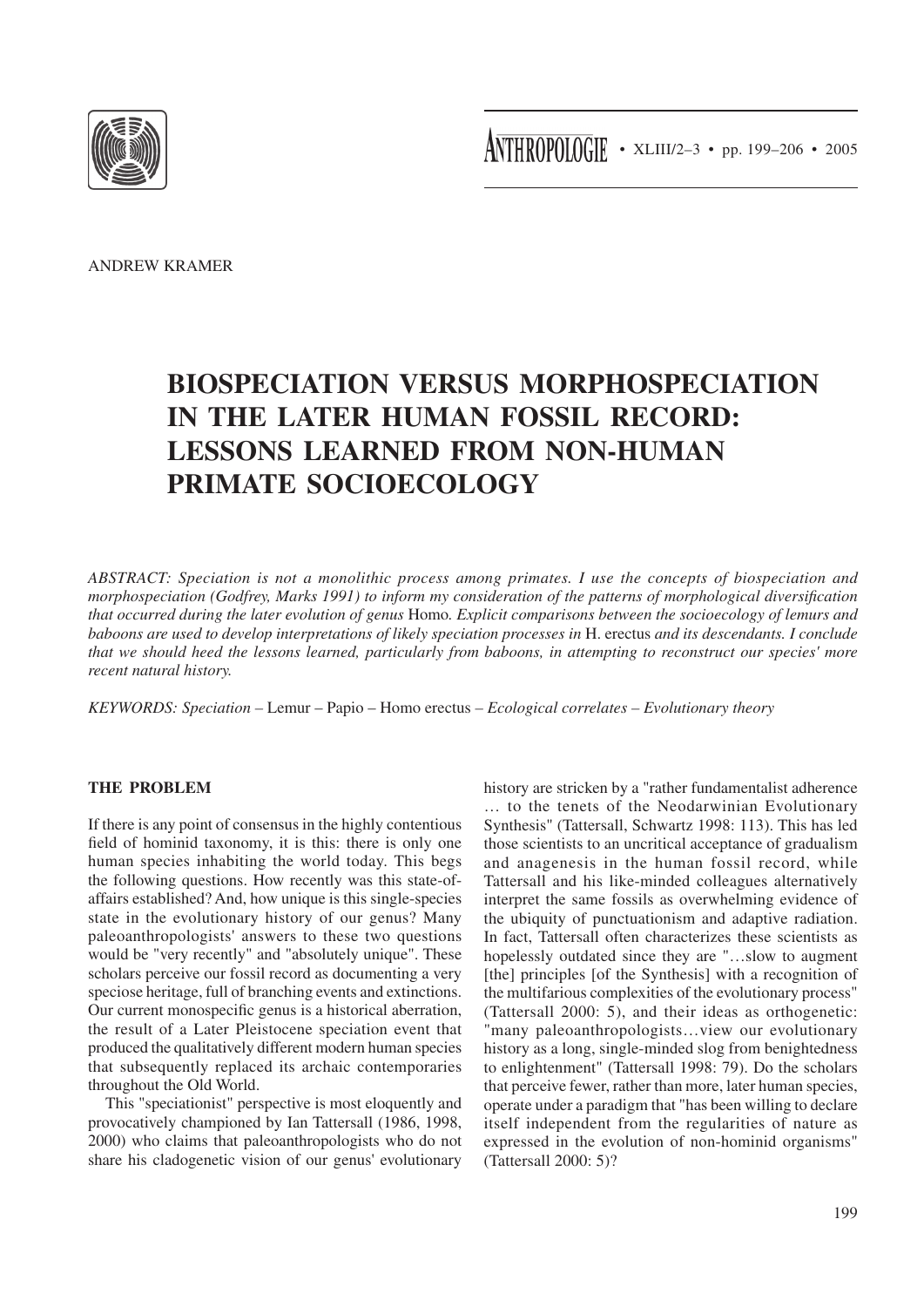I do not think so. In this paper, I will present a synthetic view of previous and ongoing research, which has provided compelling evidence indicating we should expect fewer rather than more hominid species as we approach the origins of modern humans. These studies have employed state-of-the-art evolutionary and ecological theory and are explicitly comparative, focusing upon a number of nonhuman primate analogues in trying to discern our species' unique natural history.

### **MY APPROACH**

The concepts of biospeciation and morphospeciation, as proposed by Godfrey and Marks (1991), are used to frame the following discussion. Biospeciation results from the cessation of gene flow, while morphospeciation, caused by genetic drift and natural selection, produces phenotypic and/or behavioural differentiation between conspecific populations that may (or may not) eventually become true biospecies. The former process reflects ultimate disjunction in "genetic exchangeability" while an interruption in "demographic exchangeability" characterizes the latter (Templeton 1989).

A presumption of the "speciationists" is that true speciation (biospeciation) must always precede significant morphological divergence (morphospeciation). Therefore the identification of different morphs in the fossil record necessarily reflects the presence of multiple species. Tattersall has consistently defended this perspective for the past two decades: "…where distinct morphs can readily be identified it would seem most productive to assume that they represent species" (Tattersall 1986: 168). He has claimed that this is in fact a conservative line of attack by recognizing "that in some cases real biological species (those distinguished by only minor morphological disparities) will escape recognition under this approach, but erring thus on the side of caution ensures that, while the actual phylogenetic picture will be simplified, it will not be materially distorted" (Tattersall, Schwartz 1998: 114). The implication of this latter statement is that intra-specific morphological variation should rarely, if ever, exceed the amount of anatomical divergence observed between two closely related species.

These theoretical expectations apparently derive from two sources – one is methodological and the other biological. The relevant method in this context is the Phylogenetic Species Concept (Cracraft 1983), the preferred species construct employed by the "speciationists". Phylogenetic species are recognized in the fossil record by their possession of diagnostic synapomorphies that distinguish them from other such groups. Therefore, the simple demonstration of a group of fossils that diagnostically share some derived features that are not present in another group is sufficient grounds on which to recognize the presence of two distinct species. The biological source of these expectations apparently derives from the extant primates with whom these researchers are most familiar. For Tattersall, the genus *Lemur* has been most influential (Tattersall 1993). This primate is characterized by a number of closely related, well-defined biospecies that are functionally indistinguishable from one another osteologically. Therefore, when diagnosable morphs appear in the fossil record, Tattersall and his likeminded colleagues are most comfortable recognizing these differences at the species level.

In fact, Tattersall may be right AND wrong, because "some clades biospeciate before they significantly morphospeciate, while others morphospeciate before they effectively biospeciate" (Godfrey, Marks 1991: 57). The latter portion of this statement suggests that it is possible for significant morphological divergence to occur in the absence of biospeciation. If so, under what ecological conditions can this occur? Are there any non-hominid primates that exist under these conditions? Most relevantly in this context, what does the paleoecology of later human ancestry suggest about the patterning of our species' origins and subsequent divergence? The framework upon which these questions will be addressed is presented in the following section.

#### **THE FRAMEWORK**

Godfrey and Marks (1991) summarize the differing ecological correlates of biospeciating versus morphospeciating primate clades (*Table 1*). Primates that tend to biospeciate in the absence of significant osteological differentiation are often characterized by rapid karyological diversification. In these clades, genetic isolation generally does precede morphological divergence, which often is not discernable in skeletal or dental remains. The superficial differences that develop between closely related biospecies (including pelage, vocalizations and olfactory cues) are obvious to a neontologist but invisible to a paleontologist, again lending support to the "speciationist" contention that obvious morphs identifiable in the fossil record should be accorded species status.

The likelihood of chromosomal rearrangements that are adaptively neutral becoming fixed in diverging, nascent biospecies is influenced by a number of social and ecological factors. These include high levels of territoriality, low mobility, discontinuous substrate utilization (e.g. tree canopies), and small effective breeding populations with relatively high levels of inbreeding that are divided into small, structured breeding units (e.g. monogamous pairs). Genetic drift operating on these small, relatively isolated but possibly contiguous, or even sympatric, populations would tend to maximize genetic differences between these groups, increasing the probability of the establishment of reproductive isolation. In addition, gene flow may be restricted and hybrids may be selected against, further increasing the likelihood of biospeciation (Godfrey, Marks 1991).

The lack of mobility, small effective population size, and canopy adaptations in these clades can also illuminate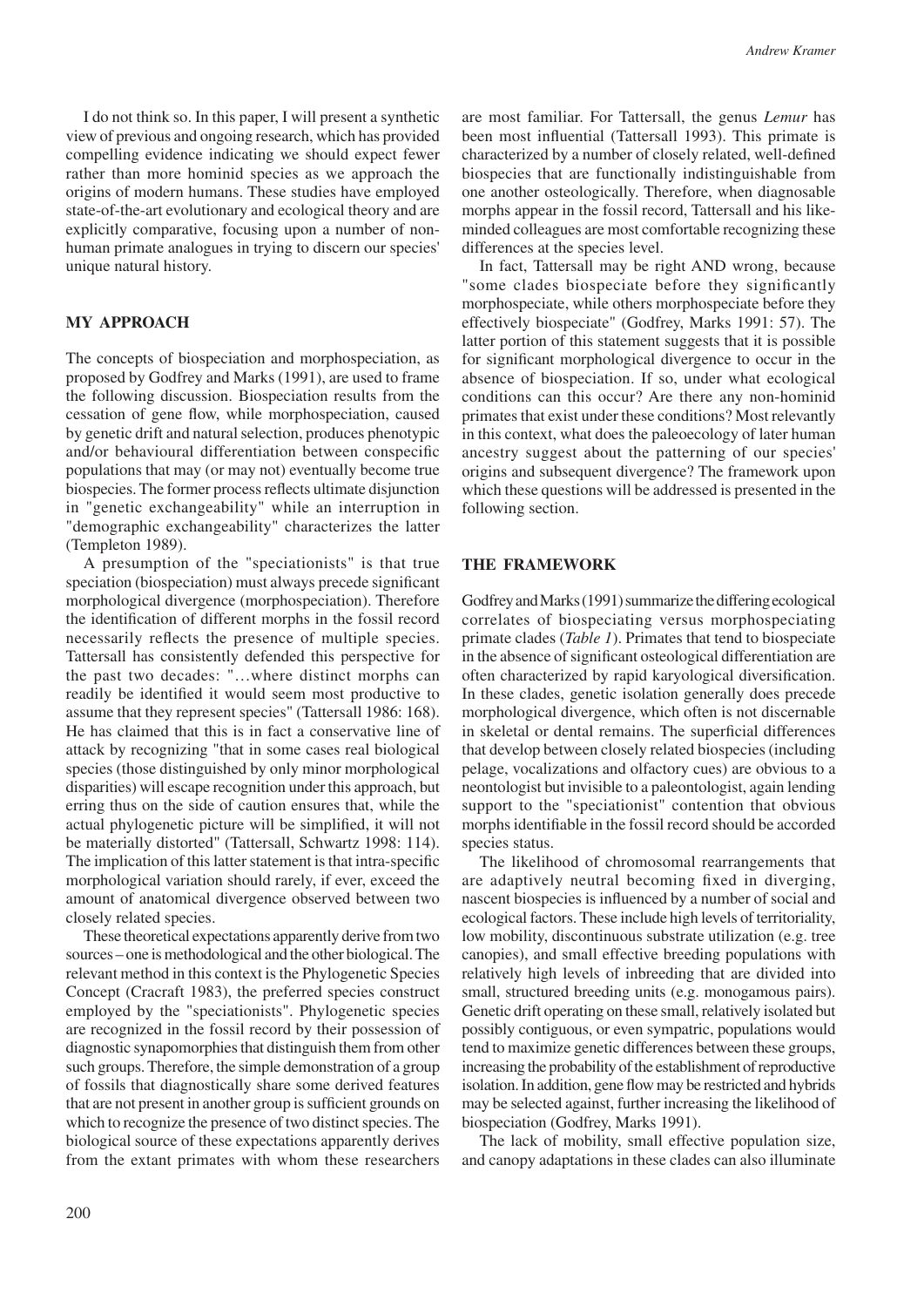TABLE 1. Socioecological correlates and evolutionary implications of biospeciating versus morphospeciating primate clades (Godfrey, Marks 1991).

|                  | Socioecological correlates |               |                                                         |                           |  |                             |                            |  |  |  |
|------------------|----------------------------|---------------|---------------------------------------------------------|---------------------------|--|-----------------------------|----------------------------|--|--|--|
|                  | Territoriality             | Mobility      | Substrate use                                           | Population size           |  | Breeding units<br>small     | Hybrid<br>viability<br>low |  |  |  |
| Biospeciation    | high                       | low           | discontinuous                                           | small                     |  |                             |                            |  |  |  |
| Morphospeciation | low                        | high          | continuous                                              | large                     |  | large                       | high                       |  |  |  |
|                  |                            |               |                                                         |                           |  |                             |                            |  |  |  |
|                  | Gene flow                  | Genetic drift | Probability<br>of fixation of<br>karyotypic<br>variants | Differential<br>selection |  | Morphological<br>divergence |                            |  |  |  |
| Biospeciation    | low                        | high          | high                                                    | low                       |  | low                         |                            |  |  |  |
| Morphospeciation | high                       | low           | low                                                     | high                      |  | high                        |                            |  |  |  |

TABLE 2. Socioecological correlates and evolutionary implications of *Lemur* species versus baboon subspecies.

|                              | Socioecological correlates                  |                              |                     |                                          |                                                        |                                            |                     |  |  |  |
|------------------------------|---------------------------------------------|------------------------------|---------------------|------------------------------------------|--------------------------------------------------------|--------------------------------------------|---------------------|--|--|--|
|                              | Territoriality                              | Mobility                     |                     | Substrate use                            | Population size                                        | Breeding units                             | Hybrid<br>viability |  |  |  |
| Lemur $sp.$ <sup>1</sup>     | 3/7 species are<br>territorial <sup>3</sup> | $5.4 - 43.6$ ha <sup>4</sup> |                     | 6/7 species are<br>arboreal <sup>6</sup> | $6.6 - 11.4$<br>individuals per<br>group <sup>7</sup>  | 2/7 species are<br>monogamous <sup>9</sup> | low                 |  |  |  |
| Papio hamadryas <sup>2</sup> | none                                        | 1038-1942 ha <sup>5</sup>    |                     | semi-terrestrial                         | $15.3 - 94.0$<br>individuals per<br>group <sup>8</sup> | all are multi-male,<br>multi-female        | high                |  |  |  |
|                              |                                             |                              |                     | <b>Evolutionary implications</b>         |                                                        |                                            |                     |  |  |  |
|                              | Gene flow                                   | Genetic drift                | Karyotypic variants |                                          | Differential<br>selection                              | Morphological<br>divergence                |                     |  |  |  |
| Lemur sp.                    | low                                         | high                         |                     | $2N=44$ to $2N=60^{10}$                  | low                                                    | superficial                                |                     |  |  |  |
| Papio hamadryas              | high                                        | low                          |                     | $2N=42$                                  | high                                                   | superficial and<br>osteological            |                     |  |  |  |

Table Footnotes:

1 Seven *Lemur* species (*L. catta*, *L. fulvus*, *L. coronatus*, *L. macaco*, *L. mongoz*, *L. rubriventer*, *L. variegatus*) identified by Tattersall (1993). Demographic data from Freed (1999), karyotypic data from Tattersall (1993).

2 Data provided represents up to 10 populations of three baboon subspecies (*P. h. anubis*, *P. h. cynocephalus*, *P. h. ursinus*) from Melnick and Pearl (1987).

<sup>3</sup> *L. mongoz*, *L. rubriventer* and *L. variegatus.*

4 Seven species' average ranges of minimum and maximum home range in hectares.

<sup>5</sup> Ten populations of three subspecies' average ranges of minimum and maximum home range in hectares.

6 Only *L. catta* is semi-terrestrial.

7 Seven species' average ranges of minimum and maximum group sizes.

<sup>8</sup> Eight populations of three subspecies' average ranges of minimum and maximum group sizes.

<sup>9</sup> *L. mongoz* and *L. rubriventer.*

<sup>10</sup> *L. macaco* (2N=44), *L. variegatus* (2N=46), *L. rubriventer* (2N=50), *L. catta* (2N=56), *L. fulvus* and *L. mongoz* (2N=60).

potential reasons why morphological divergence between these biospecies is often superficial or absent. Small, overlapping home-ranges constrained by reliance on treetop resources will rarely cross-cut significantly different habitats. Therefore, there would be minimal selection among these species for the development of adaptive morphological differentiation. Instead, obvious visual, olfactory and auditory distinctions would be favoured since these animals will often be within one another's range of sight, smell or hearing.

In contrast, clades that tend to morphologically diverge without necessarily establishing full reproductive discontinuity (i.e. morphospeciation) exhibit a markedly different set of ecological and behavioural characteristics when compared to their biospeciating cousins. In these organisms, karyotypic differentiation rarely occurs because of the lack of territoriality, high mobility, adaptation to continuous substrates (e.g. terrestriality), and their large effective breeding populations. Under these ecological conditions, gene flow minimizes between-group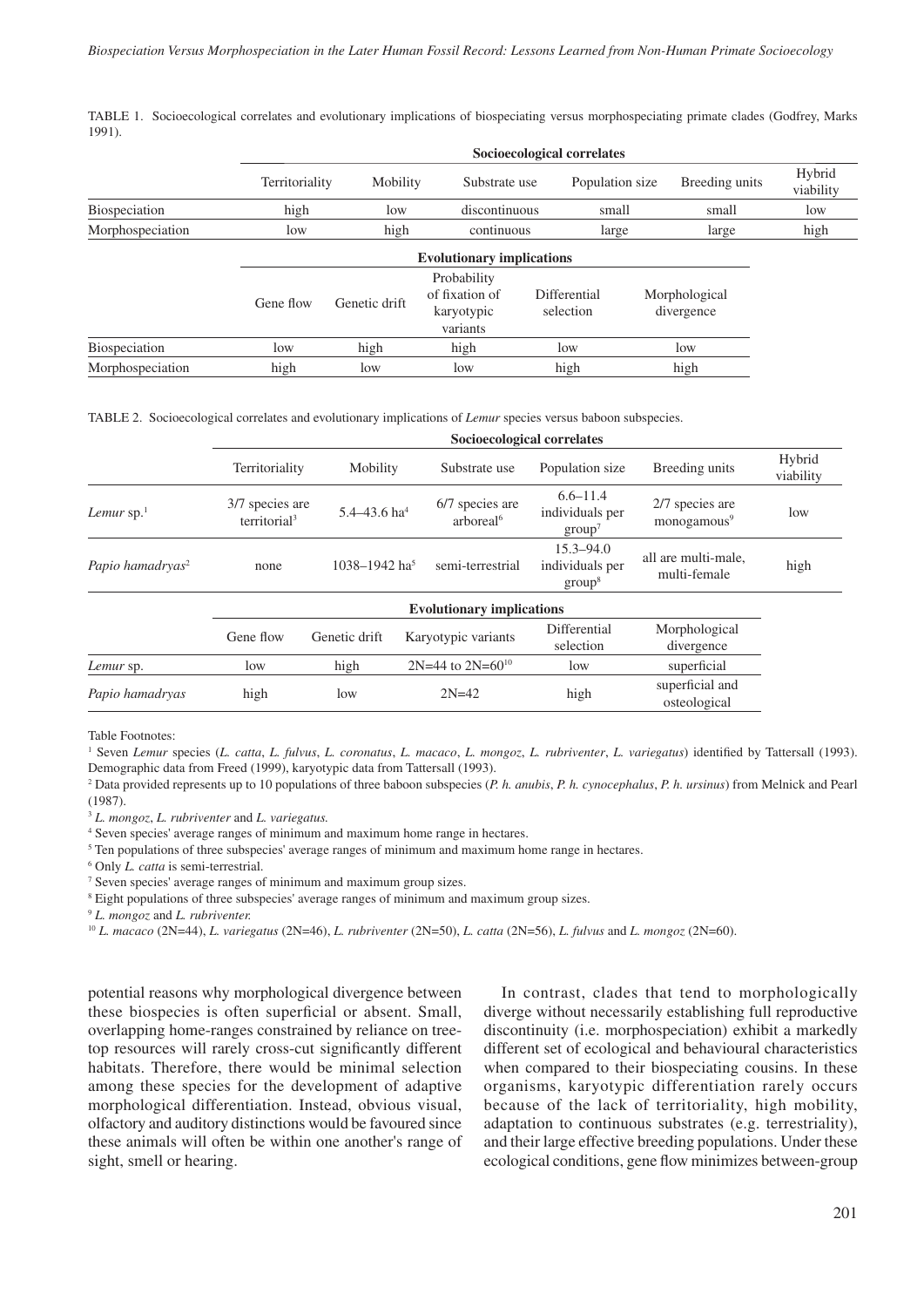heterogeneity and the frequency of occurrence of natural hybrids is increased (Godfrey, Marks 1991).

Large home-ranges and population sizes, in association with highly mobile terrestrial travel, translates into an increased likelihood of these nascent morphospecies encountering differing environmental regimes across their geographic ranges. This in turn would expose these clades to natural selection operating differentially on populations occupying varying habitats. Therefore, significant morphological (including osteological) divergence could be established while (bio)species integrity is maintained by minimal levels of recurrent gene flow. Free interbreeding, in association with low levels of genetic drift (because of relatively large breeding populations), would maximize within-group heterogeneity and minimize the genetic differences between these populations. Although "morphs" are likely to be identifiable throughout these species, their presence does not have to signify the cessation of "intermorph" reproductive compatibility.

As Godfrey and Marks (1991: 56) summarize, "clade-specific patterns of morphological, behavioural and chromosomal divergence exist among primates. Primatologists (and paleoanthropologists) need to quantify these patterns, as well as possible explanatory variables, in order to understand the plurality of processes of speciation that affect primates." In the following sections, specific examples will be presented to illustrate patterns of biospeciation and morphospeciation among non-human primates. These examples will finally be utilized to examine expectations of the speciation process within our own species.

#### **BIOSPECIATORS – TATTERSALL'S (1993) LEMURS**

The extant species of the genus *Lemur* described in Tattersall (1993) appear to be excellent representatives of closely-related biospecies. These species differ in superficial characteristics such as pelage, facial markings and ear tufts, but there is a marked "absence of sexual dimorphism either in body size or in the morphology of the hard tissues" (Tattersall 1993: 165). Remarkable karyotypic variability is displayed among these lemurids with chromosomal complements ranging from  $2N=44$ (*L. macaco*) to 2N=60 (*L. fulvus* and *L. mongoz*). Among the forms recognized as different species by Tattersall, none of the sympatric taxa have been observed to hybridise in the wild and experimentally produced hybrids generally display reduced-fertility or sterility (*Table 2*).

In a previous study, Tattersall and Schwartz (1991) identified 37 craniodental characters that varied within and between the seven species of *Lemur*. The authors' expectations were to discover patterns of apomorphies among these characters that would consistently demarcate the neontological species boundaries of these lemurs. However, upon analysis, these data proved to be unexpectedly "messy" – nearly half of the characters' consistency indices were less than 0.6, meaning that homoplasy was almost as good an explanation for these traits' distributions as was apomorphy. This prevented the osteological and dental morphs identified among the skeletal samples to be reliably correlated with the living lemur species that are traditionally distinguished from one another on the basis of karyological and superficial anatomical differences.

Based on these data, Tattersall (1993) arrived at the following conclusions: 1) very closely related species are unlikely to be morphologically differentiated more than a single, geographically differentiating species, 2) homoplasy is extensive among closely related species, and 3) craniodental variation within *Lemur* underestimates the number of species involved and misidentifies species boundaries. In fact, these three conclusions are logically predictable given what is known about biospeciating clades and lemur socioecology. Most of these lemur species have small home ranges, are primarily arboreal and have relatively small group sizes (two are monogamous). Three of these species are at least somewhat territorial and up to three of these species can be found sympatrically in large Malagasy forests (Freed 1999). The shared habitats and lifeways of these species are unlikely to select for adaptive morphological differentiation within *Lemur* and would be more apt to allow for stochastic (with respect to the environment) homoplastic developments in each clade that do not correlate with biospecies boundaries. Nevertheless, Tattersall amply demonstrated his major point: fossil species that evolved under ecological conditions similar to those experienced by *Lemur* would be very difficult to identify accurately and the number of biospecies represented in such fossil samples would likely be underestimated.

#### **MORPHOSPECIATORS – JOLLY'S (1993, 2001) BABOONS**

Although Tattersall's conclusions regarding speciation and the lack of correlated morphological diversification within *Lemur* are well-founded, there is less than universal support to be found among other primates for his extrapolation that when morphs can be identified, biospeciation has already occurred. Specifically, the baboons of Africa supply a compelling counterpoint to the expectations provided by *Lemur*. Jolly (1993, 2001) has used the terms "zygostructure" and "phenostructure" in his treatments of baboon systematics over the years. These concepts are analogous to Godfrey and Marks' (1991) biospecies and morphospecies, respectively. As Tattersall observed with the primates he studied, Jolly too has demonstrated a disconnect between zygostructure and phenostructure among his species of interest. Unlike Tattersall's lemurs, however, Jolly's baboons display significant osteological differentiation (phenodiversification or morphospeciation) in the absence of the establishment of full reproductive discontinuity (zygodiversification or biospeciation).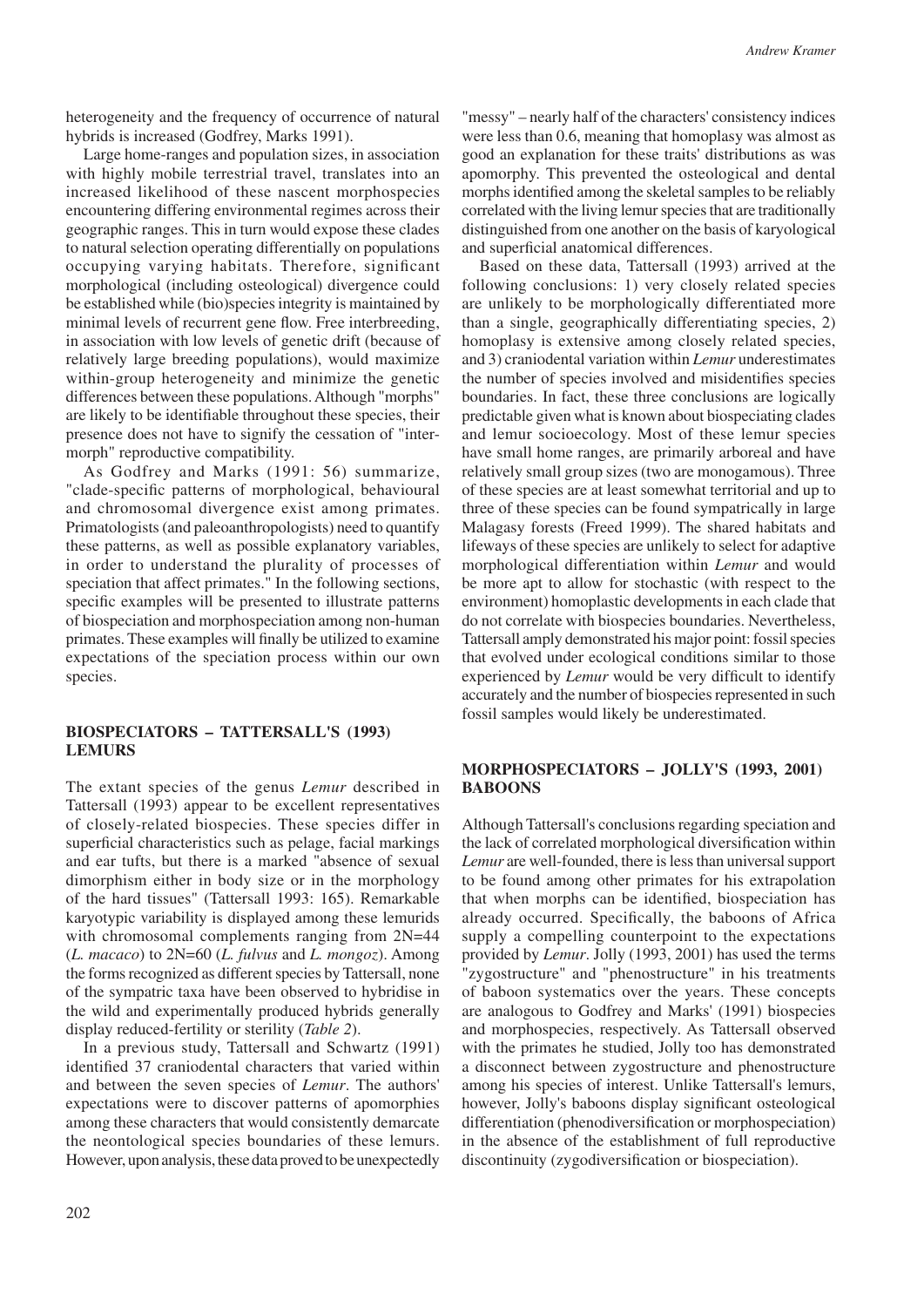Jolly (1993) cites the example of the Kinda baboon (*Papio hamadryas kindae*) to illustrate the discordance between phenostructure and zygostructure mentioned above. Imagine a future paleontologist, muses Jolly, having access to only the skeletal remains of extant baboons. This scientist would surely divide the cranio-dental remains into two, non-overlapping samples: one would include the small Kinda skulls, while the other would include the balance of the (larger) savanna baboon subspecies. However, because there are no impermeable barriers to gene flow between Kinda and other savannah baboons, the identification of two morphospecies among these samples would overestimate the number of true biospecies present.

The ecology and adaptations of savannah baboons provide explanations for their discordant patterns of phenonstructure and zygostructure. Baboons are not territorial, have relatively large group sizes and range widely across terrestrial substrates. These parameters foster gene flow and dampen the effect of genetic drift, thereby increasing genetic variation within baboon troops and lessening that found between groups. These ecological factors may also be responsible for the remarkable conservatism of baboon karyotypes which are invariably  $2N = 42$  (Jolly 1993). Thus, well-defined genetic and karyologic (zygostructural) divisions among baboon groups have not been readily established. In contrast, owing to their broad geographic distribution cross-cutting many habitats, selection has produced baboon subspecies that are not only superficially distinct but in some cases (as in the Kinda baboons) osteologically differentiated as well (*Table 2*). Although Jolly (1993: 79) makes it clear that each major form "lives in a variety of habitats…the boundary between forms tends to lie at the junction between distinct ecovegetational zones" implying that adaptive patterning of anatomical differences evolved between baboon subspecies who nevertheless remained fully interfertile.

#### **IMPLICATIONS**

Primate biospeciators and morphospeciators are, of course, not limited to the lemurs and baboons discussed above. Other clades that reflect the biospeciating pattern observed in lemurs would include species of the genera *Cercopithecus* (Cope 1993) and *Hylobates* (Groves 1993), while primates displaying morphospeciating tendencies similar to *Papio hamadryas* include the Hanuman langur, *Presbytis entellus* (Albrecht, Miller 1993) and the crab-eating macaque, *Macaca fascicularis* (Fooden 1991). Notice that although the cited morphospeciators are all cercopithecoids, the biospeciators include a prosimian, an Old World monkey and an ape. Therefore, it is difficult to argue that these patterns reflect shared phylogeny, rather than the more reasonable explanation of similar socioecologies.

So now the central issue of this essay can be addressed: are hominids biospeciators or morphospeciators? Evidence from our clade's natural history suggests that BOTH processes have produced our ancestors: biospeciation appears to have dominated our earliest evolution while there was an apparent shift to morphospeciation during the development of our genus. Hominidae's earliest representatives (e.g. *Orrorin*, *Ardipithecus ramidus*, *Australopithecus anamensis*, *A. afarensis*, *A. africanus*) were likely still semi-arboreal and inhabited relatively constricted geographic ranges, in comparison to modern baboons and humans. These paleoecological parameters may have fostered genetic and karyotypic diversification among these forms. Humans are karyotypically distinct from the African great apes, our closest living relatives  $(2N=46$  in us,  $2N=48$  in chimpanzees and gorillas). It is possible that earliest hominid diversification was in part maintained by karyological speciation among populations inhabiting sub-divided forest-fringe habitats that were not grossly dissimilar from one another. Therefore, as Tattersall (1986) suggests, it may be quite reasonable in interpretations of our earliest fossil record to identify distinct hominid morphs as biospecies.

But with the advent of early *Homo erectus* ("*H. ergaster*" to some) circa 1.8 Ma, this biospeciating pattern among hominids may have shifted to one more characteristic of morphospeciating clades. Early *H. erectus* is the first hominid to manifest modern human-like limb proportions (Ruff, Walker 1993), suggesting that in this species obligate terrestriality was first mandated among hominids. It is also in this time range and presumably with this species that there is a marked geographic expansion out of the continent of hominid origins. This was likely facilitated by the dramatic increase in body size and bipedal locomotor effectiveness provided by relatively longer legs first seen in early *H. erectus*, as represented by specimens such as KNM-ER 15000 (Walker 1993). *Homo erectus*' initial diaspora from Africa not only demonstrates an increase in range but also suggests that population pressure, owing to larger population sizes, may have contributed to these migratory tendencies. Levels of craniofacial and postcranial sexual dimorphism in *H. erectus* are at least as great as those seen in modern humans (McHenry 1994), indicating that monogamous mating patterns were unlikely to characterize this species' breeding structure.

In all of the above socioecological parameters, *H. erectus* mirrors patterns seen in baboons rather than in lemurs. As in baboons, *H. erectus*' wide-ranging, terrestrial adaptation would have exposed this species to a broad spectrum of selective regimes across its spatial distribution. This has produced differing geographic morphs that are often identified as distinct paleospecies (e.g. *H. ergaster* in Africa and *H. erectus* in Asia). The baboon model, however, suggests that increases in population size and breeding unit complexity (e.g. multi-male, multi-female vs. monogamous mating patterns) in association with reduced territoriality, would enhance free interbreeding across the species' range. This in turn would render less likely the establishment of reproductive isolating mechanisms between widely dispersed *H. erectus* populations whose species' identity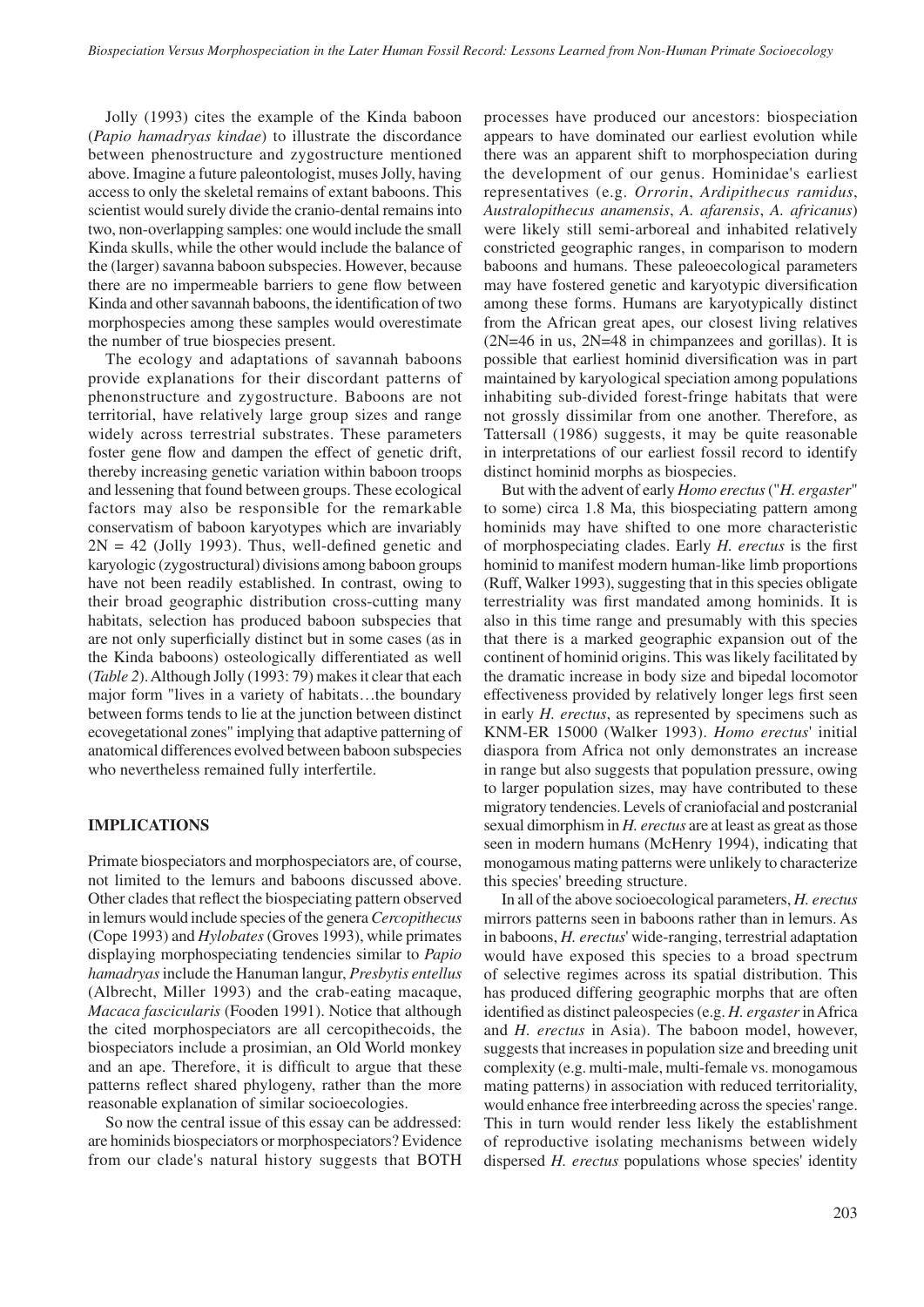was maintained by low levels of recurrent gene flow (Templeton 2002). The genetic inter-connectedness between adjacent populations would also dampen any tendencies towards karyotypic differentiation, thus it is probable that the human karyotype of 2N=46 has been conserved since the origins of *H. erectus*.

Coincident with *H. erectus*' range expansion out of Africa, was a likely shift in dietary adaptation towards carnivory (Shipman, Walker 1989; Antón *et al.* 2002). This is relevant because carnivores having large ranges are relatively less speciose than herbivorous mammals (Foley 1991). In addition, Foley (1991) demonstrated a tendency for speciation rates to reduce as clades expand into higher latitudes. Therefore, *H. erectus*' broadened dietary adaptation, emphasizing animal protein, in association with this species' spatial expansion into Europe and temperate Asia added two additional socioecological factors that would predict dampening of speciation tendencies, in comparison to earlier primarily herbivorous hominids restricted to tropical and sub-tropical Africa.

Finally, one more line of evidence may be brought to bear on the issue of later hominid speciation patterns. Jolly (2001) cites mtDNA, nuclear genetic, and phenotypic data that support initial diversification of extant savannah baboon subspecies from a last common ancestor dating to approximately 1.7 Ma. Since these living subspecies are all interfertile, Jolly proposes "a common timescale of average, intrinsic reproductive isolation for all catarrhines" (Jolly 2001: 196). He further suggests that since *H. erectus* (including "*H. ergaster*") evolved from habiline ancestors circa 1.7 Ma, "all human lineages stemming from the *H. ergaster* stock were probably as fully interfertile as are extant *Papio* lineages" (Jolly 2001: 196). The capability of post-*H. erectus* hominid morphospecies to hybridise can be potentially tested by the fossil record. Evidence of long-term hybridisation between Neanderthal and early modern human populations in Europe has been suggested by the Lagar Velho child from Portugal (Duarte *et al.* 1999, but see Tattersall, Schwartz 1999, for a vigorous rebuttal) and the Oase 1 mandible from Romania (Trinkaus *et al.* 2003). In the Near East, the only region in which there may have been significant temporal and spatial overlap between "*H. neanderthalensis*" and "anatomically modern" *H. sapiens*, metric (Corruccini 1992; Kidder *et al.* 1992) and cladistically-informed studies (Kramer *et al.* 2001) have mutually demonstrated evidence in support of hybridisation between these oft-cited biospecies.

### **CONCLUSIONS**

An understanding of non-human primate socioecological parameters relevant to the processes of speciation now allow a reconsideration of the questions posed at the beginning of this paper: "When was humanity's monospecific status established and how unique has this situation been during our family's natural history?" In comparisons with biospeciating lemurs and morphospeciating baboons, the genus *Homo* shares demonstrably more similarities with the latter, rather than with the former. This has not always been the case, however, since the earliest hominids may have exhibited a more lemur-like pattern of speciation. But with the expansion of *H. erectus* from Africa and the subsequent diversification of its descendants, the later evolution of Hominidae is likely to have been typified by time-successive morphospecies evolving in a reticulate fashion across the Pleistocene Old World. Therefore, our current single biospecies state may be relatively ancient and was likely typical of hominid species status for the last 1.8 million years.

However, this does not deny the very real likelihood that hominid extinctions and originations continued to occur during this time period, albeit at a reduced rate in comparison to the Plio-Pleistocene. Before the very recent human population explosions, Pleistocene population densities must have been significantly less than today. The maintenance of pan-Old World species integrity by adequate levels of recurrent gene flow may have been periodically challenged by climatically-forced allopatry. The possibility of long-term isolation, particularly in peripheral and ephemeral island situations, would have been likely given the dramatic climatic and sea-level fluctuations over the last two million years (Foley 1991). Fossil evidence in support of this comes from the Indonesian archipelago where the Ngandong hominids may have represented a late-surviving relict population of *H. erectus* on Java (Swisher *et al.* 1996) and from the startling discoveries of the miniature hominid species of *H. floresiensis* that survived as recently as 18,000 years ago on the island of Flores (Brown *et al.* 2004).

Nevertheless, the natural history of *Papio* suggests that the later evolution of *Homo* was primarily characterized by continuity across time maintained by interfertility between populations across space. Although different morphs can readily be identified throughout our genus' chronological and temporal distribution, the paleoecology of morphospeciating clades imply that viable hybrids may have been produced by potential matings between *H. erectus*/ "*H. ergaster,*" "*H. heidelbergensis*"/"*H. rhodesiensis,*" and "*H. neanderthalensis*"/*H. sapiens*. Although most of these names serve as convenient labels, I believe that their continued use obscures the real biological nature of our evolution. Ideally, paleospecies should be analogous to neontological species with their identification in the fossil record implying a lack of reproductive compatibility with their contemporaries (contra Bräuer, Stringer 1997: 193). The number of hominid taxa presumed by speciationist scholars to have existed during the Middle-Late Pleistocene is very likely an overestimate of hominid biodiversity when the appropriate primate analogues are utilized. As paleoanthropologists trying to understand the origins of our species, we would be well-served to heed the lessons taught by lemurs and baboons regarding the multiplicity of processes that affect speciation in primates.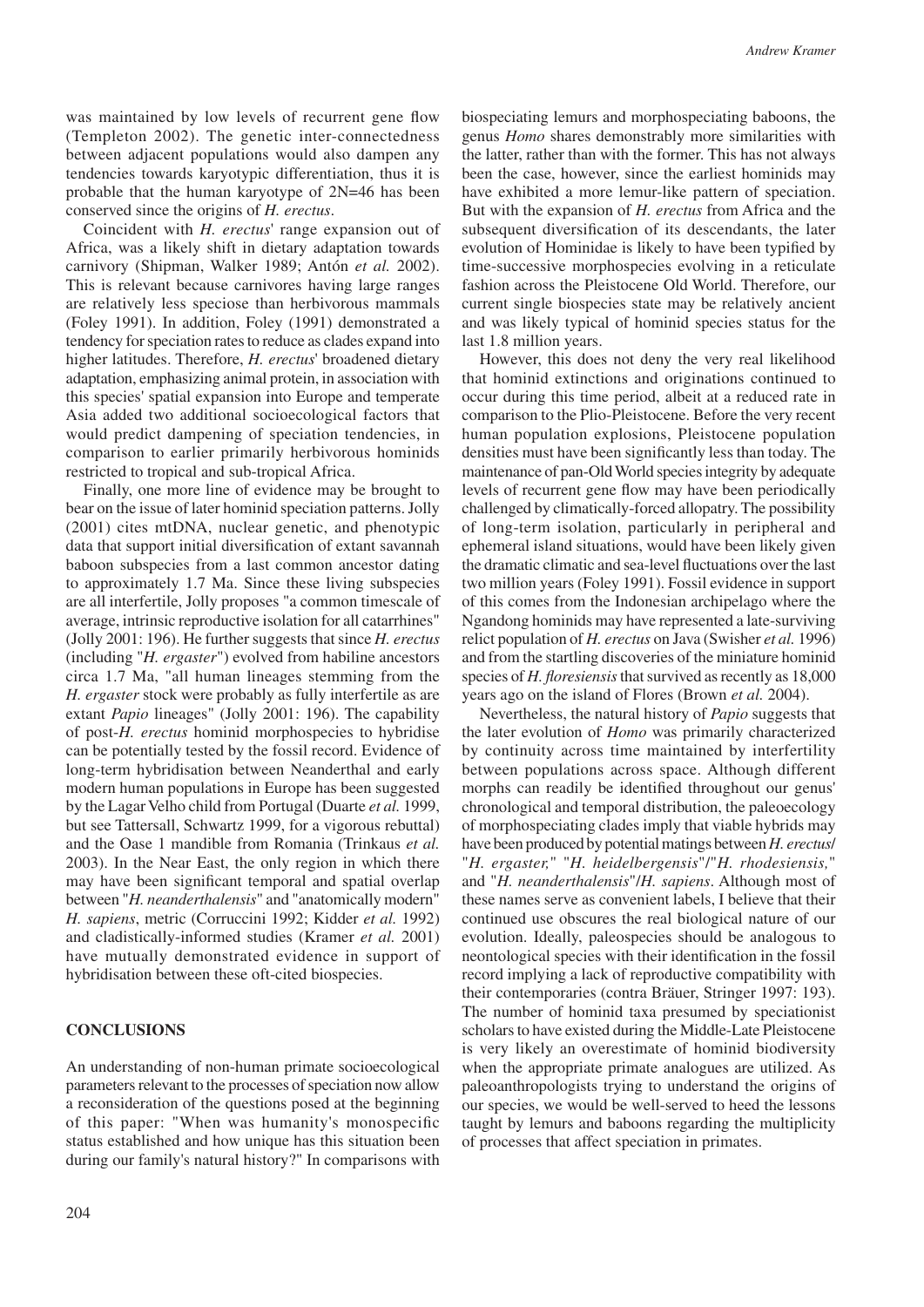#### **ACKNOWLEDGEMENTS**

Thanks to Marta Dočkalová and David Frayer for inviting me to contribute to this volume commemorating the life and work of Professor Jelínek. Thanks to Art Durband, Lyle Konigsberg, Dina Kramer, Leigh Moore, Dan Weinand and Adam Sylvester for their comments on a draft of this paper.

## **REFERENCES**

- ALBRECHT G. H., MILLER J. M. A., 1993: Geographic variation in primates: a review with implications for interpreting fossils. In: W. H. Kimbel, L. B. Martin (Eds.): *Species, Species Concepts, and Primate Evolution.* Pp. 123–161. Plenum Press, New York.
- ANTÓN S. C., LEONARD, W. R., ROBERTSON, M. L., 2002: An ecomorphological model of the initial hominid dispersal from Africa. *J. of Hum. Evol.* 43: 773–785.
- BRÄUER G., STRINGER C., 1997: Models, polarization, and perspectives on modern human origins. In: G. A. Clark, C. M. Willermet (Eds.): *Conceptual Issues in Modern Human Origins Research.* Pp. 191–201. Aldine de Gruyter, New York.
- BROWN P., SUTIKNA T., MORWOOD M. J., SOEJONO R. P., JATMIKO, SAPTOMO E. W., DUE R. A., 2004: A new smallbodied hominin from the Late Pleistocene of Flores, Indonesia. *Nature* 431: 1055–1061.
- COPE D. A., 1993: Measures of dental variation as indicators of multiple taxa in samples of sympatric *Cercopithecus* species. In: W. H. Kimbel, L. B. Martin (Eds.): *Species, Species Concepts, and Primate Evolution.* Pp. 211–237. Plenum Press, New York.
- CORRUCCINI R. S., 1992: Metrical reconsideration of the Skhul IV and IX and Border Cave 1 crania in the context of modern human origins. *Amer. J. of Phys. Anthrop.* 87: 433–445.
- CRACRAFT J., 1983: Systematics, comparative biology, and the case against creationism. In: L. R. Godfrey (Ed.): *Scientists Confront Creationism*. Pp. 163–191. W.W. Norton & Company, New York.

DUARTE C., MAURÍCIO J., PETTITT P. B., SOUTO P.,

- TRINKAUS E., VAN DER PLICHT H., ZILHÃO J., 1999: The early Upper Paleolithic human skeleton from Abrigo do Lagar Velho (Portugal) and modern human emergence in Iberia. *Proc. Natl. Acad. Sci. USA* 96: 7604–7609.
- FOLEY R. A., 1991: How many species of hominid should there be? *J. of Hum. Evol.* 20: 413–427.
- FOODEN J., 1991: Systematic review of Philippine macaques (Primates, Cercopithecidae: *Macaca fascicularis* subsp.). *Fieldiana: Zoology, New Series* 64: 1–44.
- FREED B. Z., 1999: An introduction to the ecology of daylight-active lemurs. In: P. Dolhinow, A. Fuentes (Eds.): *The Nonhuman Primates.* Pp. 123–132. Mayfield Publishing Co., Mountain View, CA.
- GODFREY L., MARKS J., 1991: The nature and origins of primate species. *Yearbook of Phys. Anthrop.* 34: 39–68.
- GROVES C. P., 1993: Speciation in living hominoid primates. In: W. H. Kimbel, L. B. Martin (Eds.): *Species, Species Concepts, and Primate Evolution*. Pp. 109–121. Plenum Press, New York.
- JOLLY C. J., 1993: Species, subspecies, and baboon systematics. In: W. H. Kimbel, L. B. Martin (Eds.): *Species, Species Concepts, and Primate Evolution*. Pp. 67–107. Plenum Press, New York.
- JOLLY C. J., 2001: A proper study for mankind: analogies from the Papionin monkeys and their implications for human evolution. *Yearbook of Phys. Anthrop.* 44: 177–204.
- KIDDER J. F., JANTZ R. L., SMITH F. H., 1992: Defining modern humans: a multivariate approach. In: G. Bräuer, F. H. Smith (Eds.): *Continuity or Replacement: Controversies in Homo sapiens Evolution.* Pp. 157–177. Balkema, Rotterdam.
- KRAMER A., CRUMMETT T. L., WOLPOFF M. H., 2001: Out of Africa and into the Levant: replacement or admixture in Western Asia? *Quaternary International* 75: 51–63.
- McHENRY H. M., 1994: Behavioral ecological implications of early hominid body size*. J. of Hum. Evol.* 27 :77–87.
- MELNICK D. J., PEARL M. C., 1987: Cercopithecines in multimale groups: genetic diversity and population structure. In: B. B. Smuts, D. L. Cheney, R. M. Seyfarth, R. W. Wrangham, T. T. Strusaker (Eds.): *Primate Societies.* Pp. 121–134. University of Chicago Press, Chicago.
- RUFF C. B., WALKER A., 1993: Body size and shape. In: A. Walker, R. Leakey (Eds.): *The Nariokotome Homo erectus Skeleton.* Pp. 234–265. Harvard University Press, Cambridge, MA.
- SHIPMAN P., WALKER A., 1989: The cost of becoming a predator. *J. of Hum. Evol.* 18: 373–392.
- SWISHER III, C. C., RINK W. J., ANTÓN S. C., SCHWARCZ H. P.,
- CURTIS G. H., SUPRIJO A., WIDIASMORO, 1996: Latest *Homo erectus* of Java: potential contemporaneity with *Homo sapiens* in Southeast Asia. *Science* 274: 1870–1874.
- TATTERSALL I., 1986: Species recognition in human paleontology. *J. of Hum. Evol.* 15: 165–175.
- TATTERSALL I., 1993: Speciation and morphological differentiation in the genus *Lemur*. In: W. H. Kimbel, L. B. Martin (Eds.): *Species, Species Concepts, and Primate Evolution.* Pp. 163– 176. Plenum Press, New York.
- TATTERSALL I., 1998: Neanderthal genes: what do they mean? *Evol. Anthrop.* 6: 157–158.
- TATTERSALL I., 2000: Paleoanthropology: The last half-century. *Evol. Anthrop.* 9: 2–16.
- TATTERSALL I., SCHWARTZ J. H., 1991: Phylogeny and nomenclature in the "*Lemur*-group" of Malagasy strepsirhine primates. *Anthropological Papers of the American Museum of Natural History* 69: 1–18.
- TATTERSALL I., SCHWARTZ J. H., 1998: Morphology, paleoanthropology, and Neanderthals. *The Anatomical Record* 253: 113–117.
- TATTERSALL I., SCHWARTZ J. H., 1999: Hominids and hybrids: the place of Neanderthals in human evolution. *Proc. Natl. Acad. Sci. USA* 96: 7604–7609.